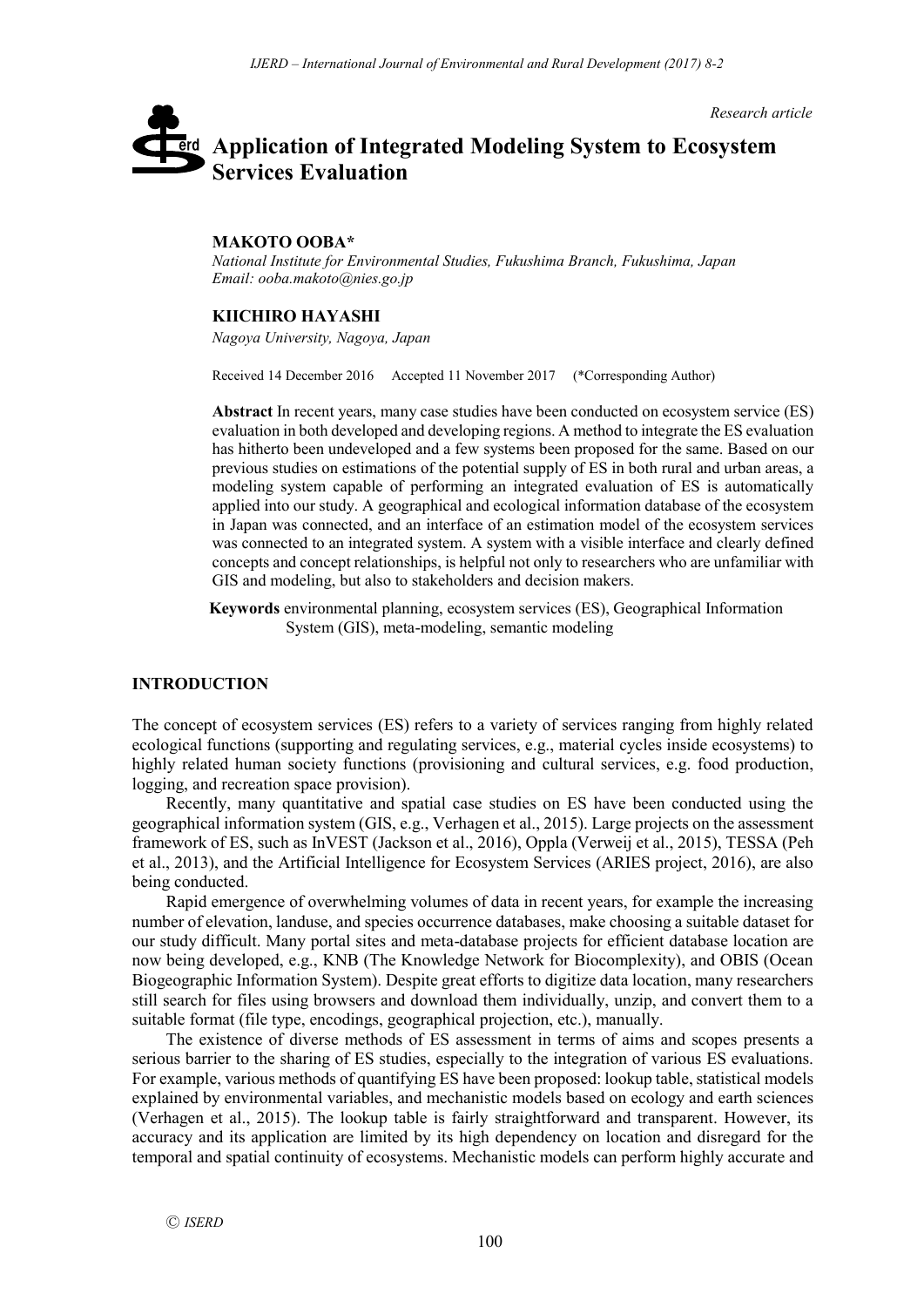detailed simulations; however, models developed by researchers or projects cannot be exchanged because highly specific ecosystem and ES concept terminologies are assigned.

Semantic modeling and semantic meta-modeling (Villa et al., 2014) are attractive methods in the big-data and divergence-model era. Based on machine-readable knowledge bases, such as unit systems, physical constants, formulae, and relationships between ES and landuse, a distributed database and model are automatically assembled to the requirements of a user.

## **OBJECTIVES**

In this paper, the authors applied semantic modeling to our previous estimation method of urban ES (Ooba et al., 2015). A detailed description of the current situation of data-model rich ecology is given in the former section, where the needs of semantic modeling are discussed. In the next section, details of a trial application of the semantic modeling on urban ES assessment are given.

## **BACKGROUND OF SEMANTIC METHODOLOGY**

Before the downsizing of digital electronic devices, measuring and observing field data such as geographical and ecological data was rather difficult in terms of accessing study areas, recording outside, and security. However, acquiring field data from various electric sensors, data loggers, wireless internet, remote sensing, global positioning system, etc. is much easier. Growing memory and bands of the networks governed by Moore's law results in relatively low-cost storage and transport of geographical and ecological data. Although the explosive availability of the data provides equal accessibility, new problems that have already been pointed out in the introduction section, still occur.

One of the solutions to this problem is the development of meta-databases. These systems need data annotations such as author names, data type, location and time of observation, and so on. For description method for the annotation, Dublin Core is commonly used and a related search engine for ecology has been developed, e.g., Morpho by the KNB project.

Statistical methods of computer modeling, including spatial analysis, have made marked progress with the growth of data availability. Free and commercial software for statistical modeling are well developed as they are not required to list software names. In addition, distributed data analysis frameworks are also available (e.g., Spark). It also mentions that the advancement of machine learning in this decade must be focused on.

It seems that the abundant data and models are not enough to address the concerns of policy makers and stakeholders regarding biodiversity, ecosystem, and ES. In addition to the diverse models of ES that are difficult to integrate, these models that assess and interpret ES do not meet the more practical needs of policy makers, stakeholders, and governmental and private planners (Urban and rural design, environmental planning, and ecosystem conservation).

Machine readable knowledge can solve this problem through machine reasoning (Villa, 2009; Villa et al., 2009, 2014). Ontology in computer science suggests an inference system based on sets of concepts and relationships among the concepts in a domain (e.g. disciplines of science or industrial sectors). For example, if a system holds an ontological engine and can access a knowledge base of the unit system, it appropriately converts from a unit (e.g., area, m2) to another unit (e.g., ha).

A system that operates databases and models using such ontological inference provides an integrated platform for the assessment of ES for specialists, as well as non-specialists, e.g., for aid in decision making regarding ecosystem conservation to keep ES from development. Non-specialists may not always understand the significance of the contribution of data and models to the success of a project, such as an environmental problem, in terms of accuracy and effectiveness as well as a specialist. However, the understanding of some concepts related to the environmental problem is simple enough that they can be shared by both non-specialists and specialists. Once an agreement on the ontology and the semantic modeling system to be used is established, discussions on the problem may benefit the data and models based on the system.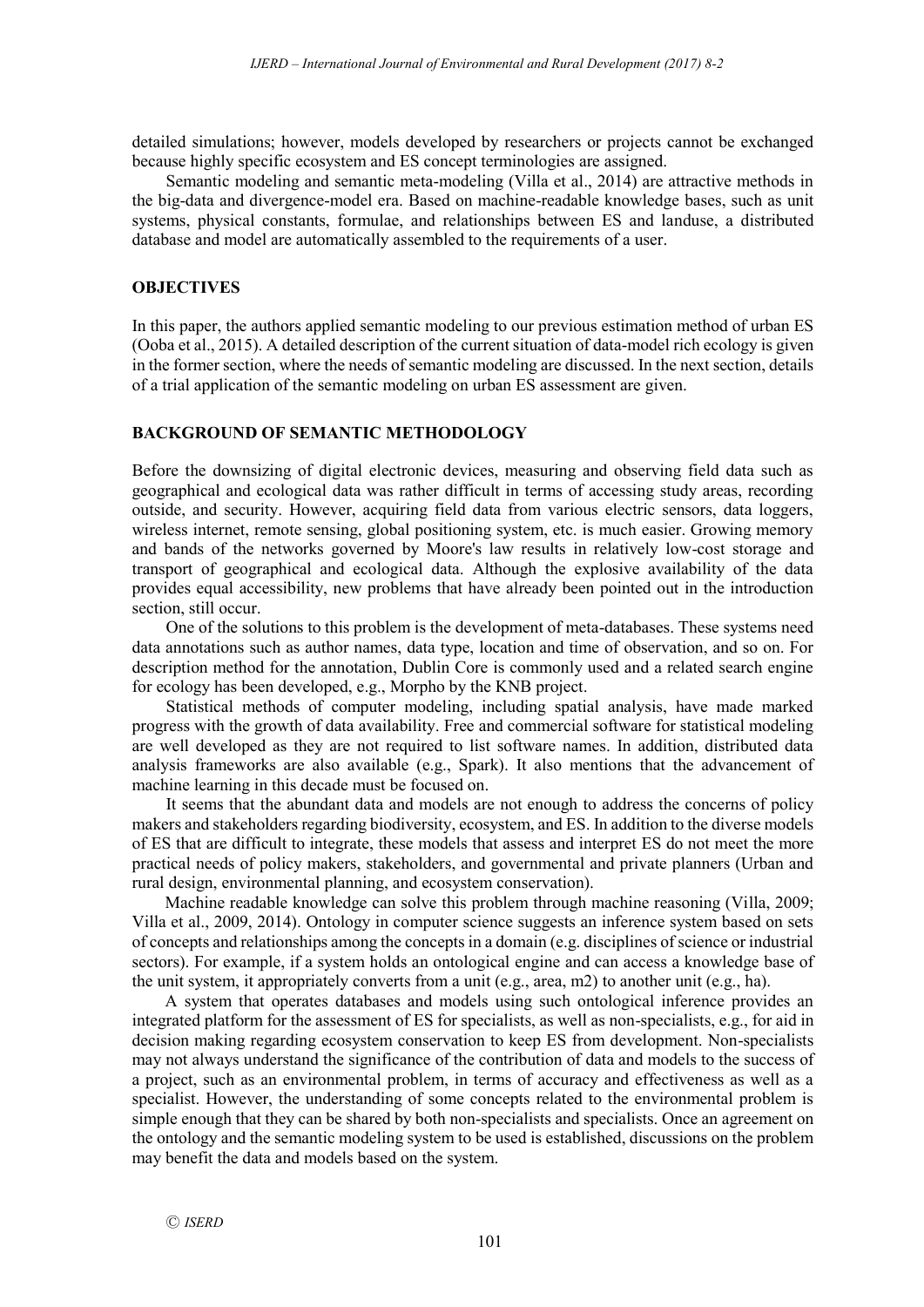k.LAB software provides an integrated environment for the development of knowledge bases and data-model complexes, including automatic model selection (meta-modeling). This technology has been developed in conjunction with the ARIES project. Many studies have been conducted in the San Pedro River Basin, USA (Bagstad et al., 2016a), Puget Sound, Washington (Zank et al., 2016), the Southern Rocky Mountains (Bagstad et al., 2016b), and so on.

# **CASE STYDY**

A fairly simple and transparent method was proposed for the spatial assessment of ES supply potential for a rapidly growing city in a developing country (Ooba et al., 2015, 2016; Kay et al., 2015). Integrated potential supply of ES can be estimated from a limited dataset (e.g. digital elevation map, DEM, and remote sensing image) and it can suggest the relative importance of green space inside a study area for the purpose of conserving ES supply. First, elevation and land cover map are obtained from remote sensing images or geographical maps. Indices related to each type of ES (supporting, regulating, provisioning, cultural, and habitat) are calculated using primary units or simple models related to a target type of land cover on a km-level grid. In the previous study (Ooba et al., 2014), these indices were collinear due to limited data-sources; one index that was not correlated to other indices was assigned to one type of ES category (Table 1). Finally, the ES indices are aggregated to an integrated index by ES weights estimated from results of internet surveys (Ooba et al., 2016).

| Service category | Proxy variable                         | Basic units, method details*                                                            | Unit                     |
|------------------|----------------------------------------|-----------------------------------------------------------------------------------------|--------------------------|
| Supporting       | Carbon sequestration                   | 3.09(W)                                                                                 | $t/y$ ha                 |
| Provisioning     | Food supply                            | 2.98(A)                                                                                 | $t/v$ ha                 |
| Regulating       | Inverse of soil erosion<br>coefficient | $S = 65.41 \sin^2 \theta + 4.56 \sin \theta + 0.065$<br>$C = 1$ (R), 0.33(A), 0.0085(W) |                          |
| Culture          | Economic value of green<br>space       | Value per unit area as green belt<br>area $A$ (ha) $V = 3.0184 \AA^{-0.437}$            | 10 <sup>6</sup><br>JPY/y |
| Habitat          | Continuity of green<br>space           | ArgGIS tool (Focal statistics)<br>proximity as 2 km radius                              |                          |

| Table 1 Methods used to estimate ecosystem services (see also Ooba et al., 2015) |  |
|----------------------------------------------------------------------------------|--|
|----------------------------------------------------------------------------------|--|

*\* Land-use codes—R: Residential Area, A: Agricultural field, W: Vegetation mainly covered by wood plant*

| LandAreaType      | LandArea                     |                                   |
|-------------------|------------------------------|-----------------------------------|
|                   |                              | Raster data                       |
| WaterSurface      | → WaterSurface LandArea      | lu ws.tif                         |
| ResidentialArea   | → ResidentialArea LandArea   | lu ra.tif                         |
| AgriculturalField | → AgriculturalField LandArea | lu af.tif<br>lu vw.tif            |
| VegatationWP      | → VegatationWP LandArea      |                                   |
|                   |                              |                                   |
|                   |                              |                                   |
| ESPotentialType   | <b>ESP</b> otential          | model                             |
|                   |                              |                                   |
| Provisioning      | Provisioning ESPotential ←   |                                   |
| Regulating        | Regulating ESPotential       | Slope<br>(from external database) |
| Supporting        | Supporting ESPotential       | Raster data                       |
| Cultural          | <b>Cultural ESPotential</b>  | es recspc.tif                     |
| Habitat           | <b>Habitat ESPotential</b>   | es grecon.tif                     |
|                   | model                        |                                   |
|                   |                              |                                   |



### **Fig. 1 Concepts and related attributes for the simple evaluation of ES supply potential**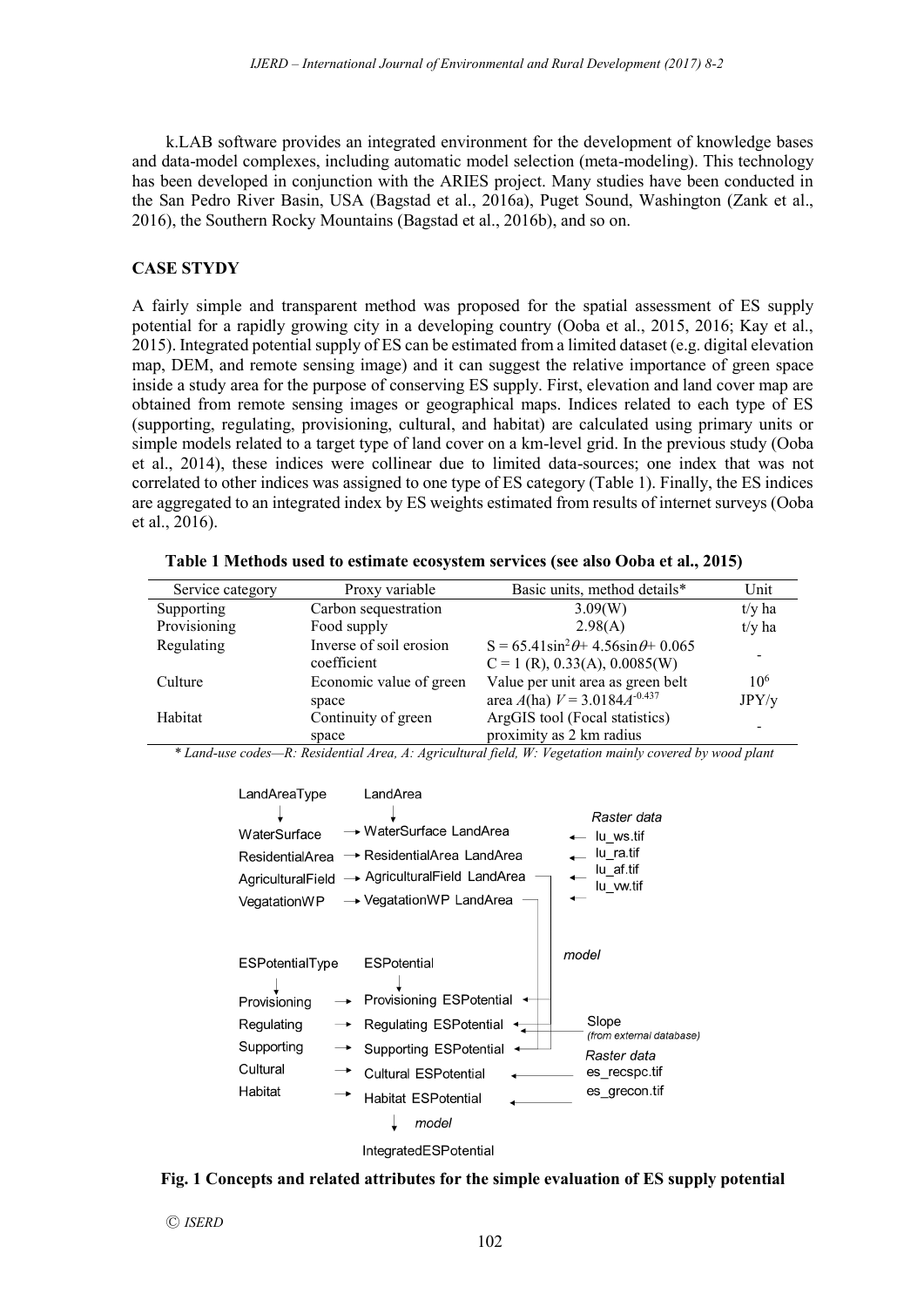These manual operations by GIS were transplanted into a semantic modeling environment (k.LAB, ver. 0.9.8) based on ontology. Because there was no common knowledge base (ontology) that suited our purpose, we created a small, toy-level, ontology based on our method, for a trial assessment (Fig. 1). Two main concepts of land area and potential ES supply were asserted on a project in the system as "LandArea" and "ESPotential", and these concepts had their types described by the following attributes. "LandAreaType": WaterSurface, ResidentialArea, AgriculturalField, VegatationWP (Wood Plant); "ESPotentialType": Provisioning, Regulating, Supporting, Cultural, Habitat. In the next step, models that mention a multiple line statement are defined for file loading and calculating on the project. A study area is Nagoya City, Japan as the same as in the previous study, and then spatial context must be defined on the integrated system before model running.

In this study, due to somewhat complex spatial assessment calculation for Cultural and Habitat ESPotential, these raster files that had been prepared by GIS were loaded into the projects. DEM that an index of regulating services needs is obtained automatically from the standard knowledge base of k.LAB accessed to the default repository.

Results that is the same as the results of previous studies (Ooba el al., 2015). Relatively high potential supplies were exhibited in the area surrounding the city (agricultural fields and secondary forests).

The source code and data in this study will be open, and the k.LAB software can be used freely after a simple application in the integrated modeling project site (ARIES project, 2016).

## **CONCLUSION**

Solving environmental problems requires collaborations between, not only biologists and ecologists, but also other scientists, engineers, environmental planners, and individuals from many other sectors. Vihervaara (2013) stressed the role of international and ecological monitoring networks, such as ILTER, for the assessment of biodiversity and ES, and the usefulness of the acquired data in the mitigation and adaptation of climate change. Integrated platforms for semantic modeling may enhance the potential of the data. Moreover, ES tools suitable for non-specialists under consensus on ecological concepts may provide new insight into regional planning from the perspectives of biodiversity and ES. Bagstad et al. (2014) mentioned that the semantic framework using hypothesis driven approaches or trusted process-based models is more confidential than statistical modeling from a reason of being able to validate of reasoning.

We have reported on the results of our toy program for the popups of popularization of semantic modeling in the Asia region; however, we can elaborated on more complex functions of the wellestablished k.LAB system. Many researchers have indicated more complicated usage of the system such as baysian model, watershed model, mechanistic model of ecosystem and so on, which have been researched in the ARIES project.

## **ACKNOWLEDGEMENTS**

This study was supported by the Environment Research and Technology Development Fund (1-1401, 2-1404, MOE, Japan). The authors thank Prof. F. Villa and Dr. K.J. Bagstad for their valuable advice regarding ARIES project and k.LAB system.

## **REFERENCES**

ARIES Project. 2016. Artificial intelligence for ecosystem services. http://aries.integratedmodelling.org/.

- Bagstad, K.J., Semmens, D.J., Ancona, Z.H. and Sherrouse, B.C. 2016a. Evaluating alternative methods for biophysical and cultural ecosystem services hotspot mapping in natural resource planning. Forthcoming in: Landscape Ecology. Doi:10.1007/s10980-016-0430-6
- Bagstad, K.J., Reed, J., Semmens, D., Sherrouse, B. and Troy, A.R. 2016b. Linking biophysical models and public preferences for ecosystem service assessments, A case study for the Southern Rocky Mountains. Regional Environmental Change, 16 (7), 2005-2018.